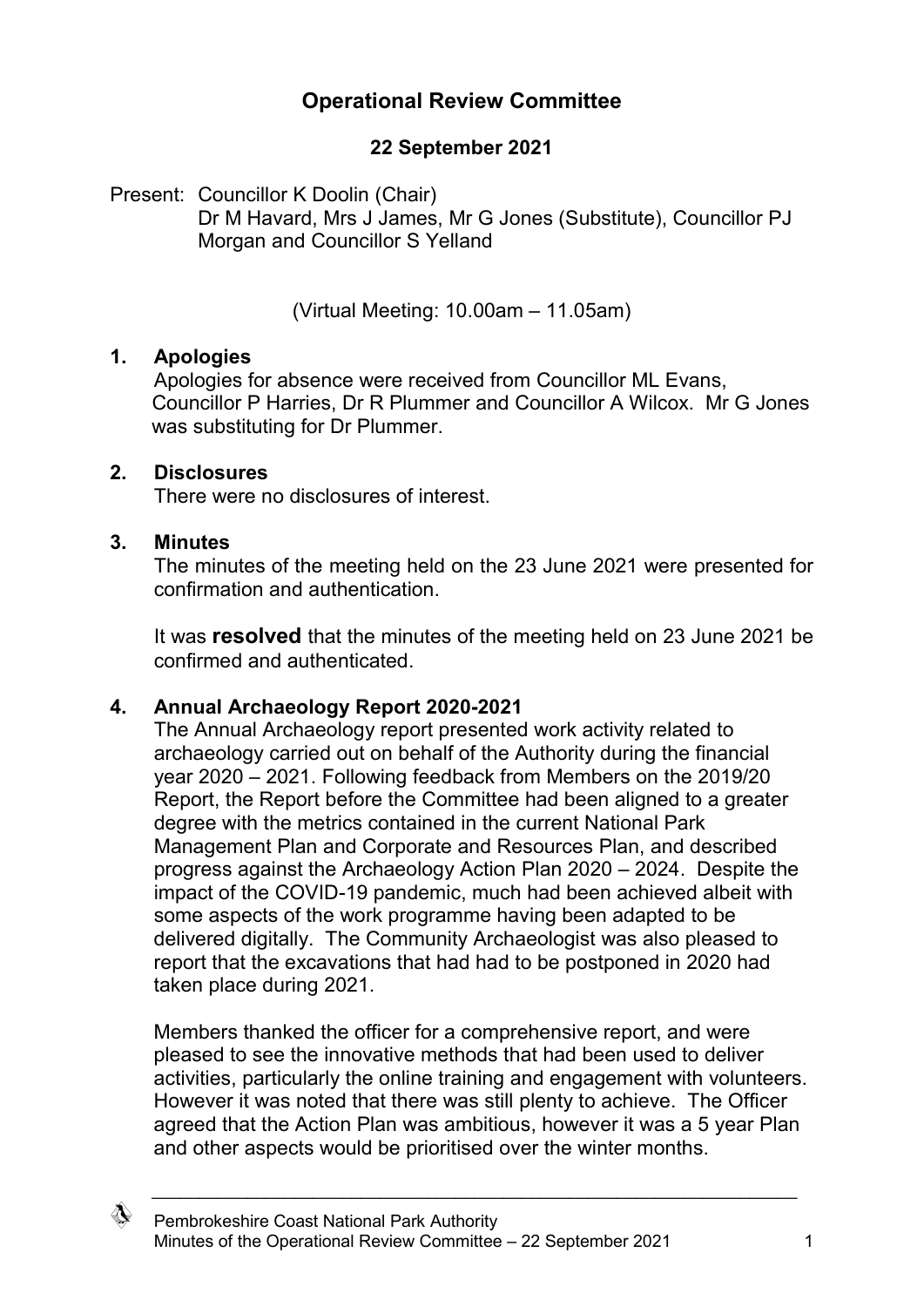Concern was also expressed regarding the damage to archaeological sites by members of the public – both intentional and unintentional – and Members asked what actions were being taken to address this. The officer highlighted the publicity undertaken in the form of interviews, press releases and social media posts, as well as increased monitoring of sites and liaison with other agencies who had powers to address the negative behaviour. Work was also being undertaken with schools and it was hoped that the knowledge would be passed on by children to their families and the wider community. Members agreed that the Authority's 'Tread lightly' message was important to all aspects of its work, not only in respect of more obvious littering and damage to wildlife.

## **Noted.**

### **5. Performance Report for the Period Ending 31st July 2020**

The report followed the structure of the Corporate and Resources Plan for 2021/22. This followed the approach of the Well-being of Future Generations Act with seven well-being objectives, with an additional section providing general governance information. Activities responding to Covid 19 recovery had been mainstreamed into work streams under each of the well-being Objectives.

The report presented the performance to 31 July 2021 for monthly data and quarter 1 (April – June) for quarterly statistics, and went on to highlight relevant statistics in respect of the work of the Authority's various teams and departments.

Members thanked the officer for a comprehensive report which showed good progress across the Authority. Further updates were sought in respect of mitigating actions to ensure the Authority met the Freedom of Information (FOI) and Subject Access Request (SAR) deadlines and regarding recruitment of an Operations Manager. Clarification was also sought about the reporting of incidents under RIDDOR (Reporting of Injuries, Diseases and Dangerous Occurrences Regulations 2013) involving members of the public.

In respect of the latter, it was confirmed that if a member of the public was injured and was taken to hospital as a result, the incident needed to be reported, as happened in this case. In respect of missed deadlines, there would be additional reminders in future, and a meeting would be arranged with Team Leaders to remind them of the process and provide additional training.

The Director of Countryside, Community and Visitor Services explained that recruitment for the role of Operations Manager had not taken place due to the review of the organisation's structure. However salary savings

 $\_$  , and the set of the set of the set of the set of the set of the set of the set of the set of the set of the set of the set of the set of the set of the set of the set of the set of the set of the set of the set of th